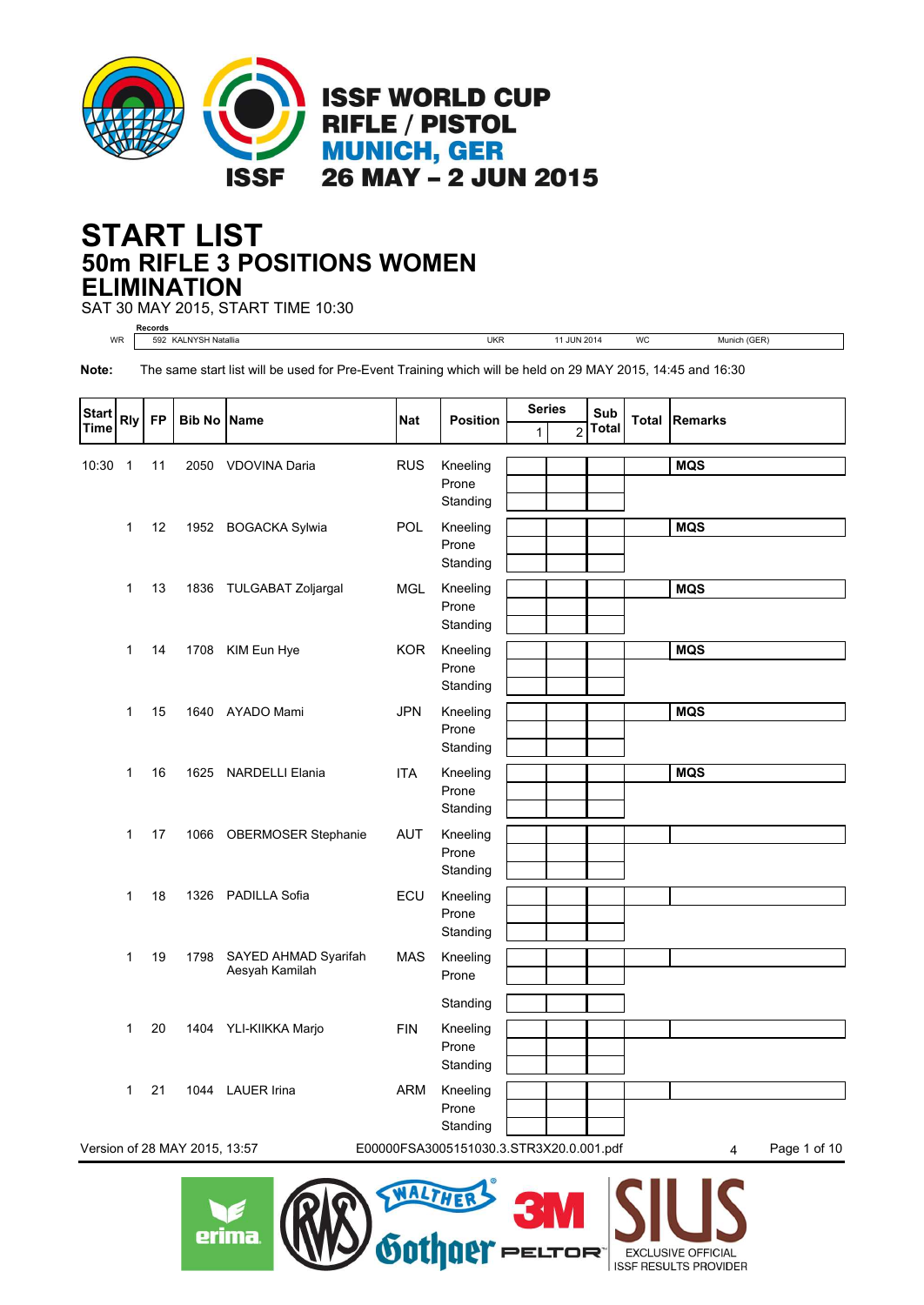| <b>Start</b> | <b>Rly</b> | <b>FP</b> | <b>Bib No</b> | <b>Name</b>                       | <b>Nat</b> | <b>Position</b>   |   | <b>Series</b><br>Sub |              | <b>Total Remarks</b> |
|--------------|------------|-----------|---------------|-----------------------------------|------------|-------------------|---|----------------------|--------------|----------------------|
| <b>Time</b>  |            |           |               |                                   |            |                   | 1 | $\overline{2}$       | <b>Total</b> |                      |
| 10:30        | 1          | 22        | 1886          | NORDAHL May Elisabeth             | <b>NOR</b> | Kneeling          |   |                      |              |                      |
|              |            |           |               |                                   |            | Prone<br>Standing |   |                      |              |                      |
|              | 1          | 23        | 1465          | <b>GAUSS Beate</b>                | <b>GER</b> | Kneeling          |   |                      |              |                      |
|              |            |           |               |                                   |            | Prone             |   |                      |              |                      |
|              |            |           |               |                                   |            | Standing          |   |                      |              |                      |
|              | 1          | 24        | 2100          | MAKSIMOVIC Ivana                  | <b>SRB</b> | Kneeling          |   |                      |              |                      |
|              |            |           |               |                                   |            | Prone             |   |                      |              |                      |
|              |            |           |               |                                   |            | Standing          |   |                      |              |                      |
|              | 1          | 25        | 2260          | GOLUBCHENKO Olga                  | <b>UKR</b> | Kneeling          |   |                      |              |                      |
|              |            |           |               |                                   |            | Prone<br>Standing |   |                      |              |                      |
|              |            |           |               |                                   |            |                   |   |                      |              |                      |
|              | 1          | 26        | 1248          | ZELJKOVIC Marta                   | CRO        | Kneeling<br>Prone |   |                      |              |                      |
|              |            |           |               |                                   |            | Standing          |   |                      |              |                      |
|              | 1          | 27        | 1895          | MACKENZIE Jenna Kendall           | <b>NZL</b> | Kneeling          |   |                      |              |                      |
|              |            |           |               | Louise                            |            | Prone             |   |                      |              |                      |
|              |            |           |               |                                   |            | Standing          |   |                      |              |                      |
|              | 1          | 28        | 2163          | <b>NORMANN Anna</b>               | <b>SWE</b> | Kneeling          |   |                      |              |                      |
|              |            |           |               |                                   |            | Prone             |   |                      |              |                      |
|              |            |           |               |                                   |            | Standing          |   |                      |              |                      |
|              | 1          | 29        |               | 2094 ARSOVIC Andrea               | <b>SRB</b> | Kneeling          |   |                      |              |                      |
|              |            |           |               |                                   |            | Prone             |   |                      |              |                      |
|              |            |           |               |                                   |            | Standing          |   |                      |              |                      |
|              | 1          | 30        | 2067          | SER Xiang Wei Jasmine             | SIN        | Kneeling          |   |                      |              |                      |
|              |            |           |               |                                   |            | Prone<br>Standing |   |                      |              |                      |
|              |            | 31        |               | KHOROSHEVA Polina                 | <b>RUS</b> | Kneeling          |   |                      |              |                      |
|              | 1          |           | 2041          |                                   |            | Prone             |   |                      |              |                      |
|              |            |           |               |                                   |            | Standing          |   |                      |              |                      |
|              | 1          | 32        |               | 1158 ALQASMI Azza                 | <b>BRN</b> | Kneeling          |   |                      |              |                      |
|              |            |           |               |                                   |            | Prone             |   |                      |              |                      |
|              |            |           |               |                                   |            | Standing          |   |                      |              |                      |
|              | 1          | 33        |               | 1291 SVECOVA Lucie                | <b>CZE</b> | Kneeling          |   |                      |              |                      |
|              |            |           |               |                                   |            | Prone<br>Standing |   |                      |              |                      |
|              |            |           |               |                                   |            |                   |   |                      |              |                      |
|              | 1          | 34        |               | 2290 FURRER Amanda                | <b>USA</b> | Kneeling<br>Prone |   |                      |              |                      |
|              |            |           |               |                                   |            | Standing          |   |                      |              |                      |
|              | 1          | 35        | 1339          | <b>AMER Nourhan</b>               | EGY        | Kneeling          |   |                      |              |                      |
|              |            |           |               |                                   |            | Prone             |   |                      |              |                      |
|              |            |           |               |                                   |            | Standing          |   |                      |              |                      |
|              | 1          | 36        | 2079          | <b>KUHARIC Urska</b>              | <b>SLO</b> | Kneeling          |   |                      |              |                      |
|              |            |           |               |                                   |            | Prone             |   |                      |              |                      |
|              |            |           |               |                                   |            | Standing          |   |                      |              |                      |
|              | 1          | 37        |               | 1831 OLZVOIBAATAR Yanjinlkham MGL |            | Kneeling<br>Prone |   |                      |              |                      |
|              |            |           |               |                                   |            | Standing          |   |                      |              |                      |
|              |            |           |               |                                   |            |                   |   |                      |              |                      |

Version of 28 MAY 2015, 13:57 E00000FSA3005151030.3.STR3X20.0.001.pdf 4 Page 2 of 10

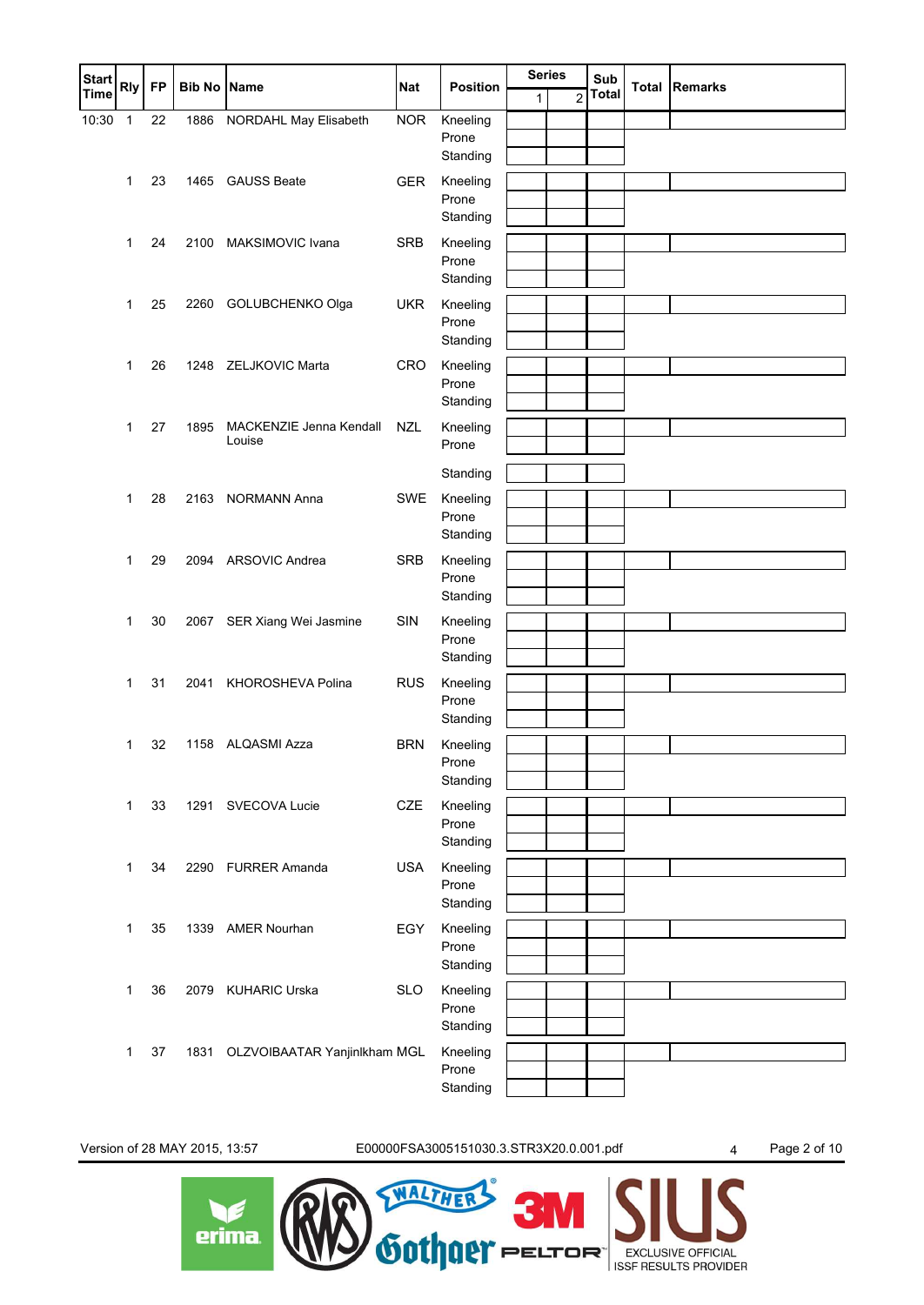| <b>Start</b> | <b>Rly</b>   | <b>FP</b> | <b>Bib No Name</b> |                                  | <b>Nat</b> | <b>Position</b>   | <b>Series</b> |                | Sub          | <b>Total Remarks</b> |
|--------------|--------------|-----------|--------------------|----------------------------------|------------|-------------------|---------------|----------------|--------------|----------------------|
| <b>Time</b>  |              |           |                    |                                  |            |                   | $\mathbf{1}$  | $\overline{2}$ | <b>Total</b> |                      |
| 10:30        | $\mathbf{1}$ | 38        | 2118               | <b>CHRISTEN Nina</b>             | SUI        | Kneeling          |               |                |              |                      |
|              |              |           |                    |                                  |            | Prone<br>Standing |               |                |              |                      |
|              |              | 39        |                    | <b>JOHANSSON Lotten</b>          | SWE        |                   |               |                |              |                      |
|              | 1            |           | 2161               |                                  |            | Kneeling<br>Prone |               |                |              |                      |
|              |              |           |                    |                                  |            | Standing          |               |                |              |                      |
|              | 1            | 47        |                    | 2172 CHOTPHIBUNSIN Thanyalak THA |            | Kneeling          |               |                |              |                      |
|              |              |           |                    |                                  |            | Prone             |               |                |              |                      |
|              |              |           |                    |                                  |            | Standing          |               |                |              |                      |
|              | 1            | 48        | 1385               | KOLJUHHINA Valeria               | <b>EST</b> | Kneeling          |               |                |              |                      |
|              |              |           |                    |                                  |            | Prone             |               |                |              |                      |
|              |              |           |                    |                                  |            | Standing          |               |                |              |                      |
|              | 1            | 49        | 1541               | KOSHY Elizabeth Susan            | <b>IND</b> | Kneeling<br>Prone |               |                |              |                      |
|              |              |           |                    |                                  |            | Standing          |               |                |              |                      |
|              | 1            | 50        | 1657               | SHIMIZU Ayano                    | <b>JPN</b> | Kneeling          |               |                |              |                      |
|              |              |           |                    |                                  |            | Prone             |               |                |              |                      |
|              |              |           |                    |                                  |            | Standing          |               |                |              |                      |
|              | $\mathbf 1$  | 51        | 1807               | <b>LEAL NAVARRO Nancy</b>        | <b>MEX</b> | Kneeling          |               |                |              |                      |
|              |              |           |                    | Alejandra                        |            | Prone             |               |                |              |                      |
|              |              |           |                    |                                  |            | Standing          |               |                |              |                      |
|              | 1            | 52        |                    | 2014 ILIE Laura Georgeta         | <b>ROU</b> | Kneeling          |               |                |              |                      |
|              |              |           |                    |                                  |            | Prone             |               |                |              |                      |
|              |              |           |                    |                                  |            | Standing          |               |                |              |                      |
|              | 1            | 53        | 1464               | <b>ENGLEDER Barbara</b>          | <b>GER</b> | Kneeling          |               |                |              |                      |
|              |              |           |                    |                                  |            | Prone             |               |                |              |                      |
|              |              |           |                    |                                  |            | Standing          |               |                |              |                      |
|              | $\mathbf 1$  | 54        | 1630               | SENA Sabrina                     | <b>ITA</b> | Kneeling<br>Prone |               |                |              |                      |
|              |              |           |                    |                                  |            | Standing          |               |                |              |                      |
|              | 1            | 55        | 1544               | <b>MOUDGIL Anjum</b>             | <b>IND</b> | Kneeling          |               |                |              |                      |
|              |              |           |                    |                                  |            | Prone             |               |                |              |                      |
|              |              |           |                    |                                  |            | Standing          |               |                |              |                      |
|              | $\mathbf{1}$ | 56        | 2140               | DEMJEN PESKOVA Daniela SVK       |            | Kneeling          |               |                |              |                      |
|              |              |           |                    |                                  |            | Prone             |               |                |              |                      |
|              |              |           |                    |                                  |            | Standing          |               |                |              |                      |
|              | 1            | 57        | 2129               | <b>SCHNIDER Marina</b>           | SUI        | Kneeling<br>Prone |               |                |              |                      |
|              |              |           |                    |                                  |            | Standing          |               |                |              |                      |
|              | 1            | 58        |                    | 1512 DALMATI Nora                | <b>HUN</b> | Kneeling          |               |                |              |                      |
|              |              |           |                    |                                  |            | Prone             |               |                |              |                      |
|              |              |           |                    |                                  |            | Standing          |               |                |              |                      |
|              | 1            | 59        | 1809               | <b>MARTINEZ Alexis G</b>         | <b>MEX</b> | Kneeling          |               |                |              |                      |
|              |              |           |                    |                                  |            | Prone             |               |                |              |                      |
|              |              |           |                    |                                  |            | Standing          |               |                |              |                      |
|              | 1            | 60        | 1204               | CHANG Jing                       | <b>CHN</b> | Kneeling          |               |                |              |                      |
|              |              |           |                    |                                  |            | Prone<br>Standing |               |                |              |                      |
|              |              |           |                    |                                  |            |                   |               |                |              |                      |

Version of 28 MAY 2015, 13:57 E00000FSA3005151030.3.STR3X20.0.001.pdf 4 Page 3 of 10

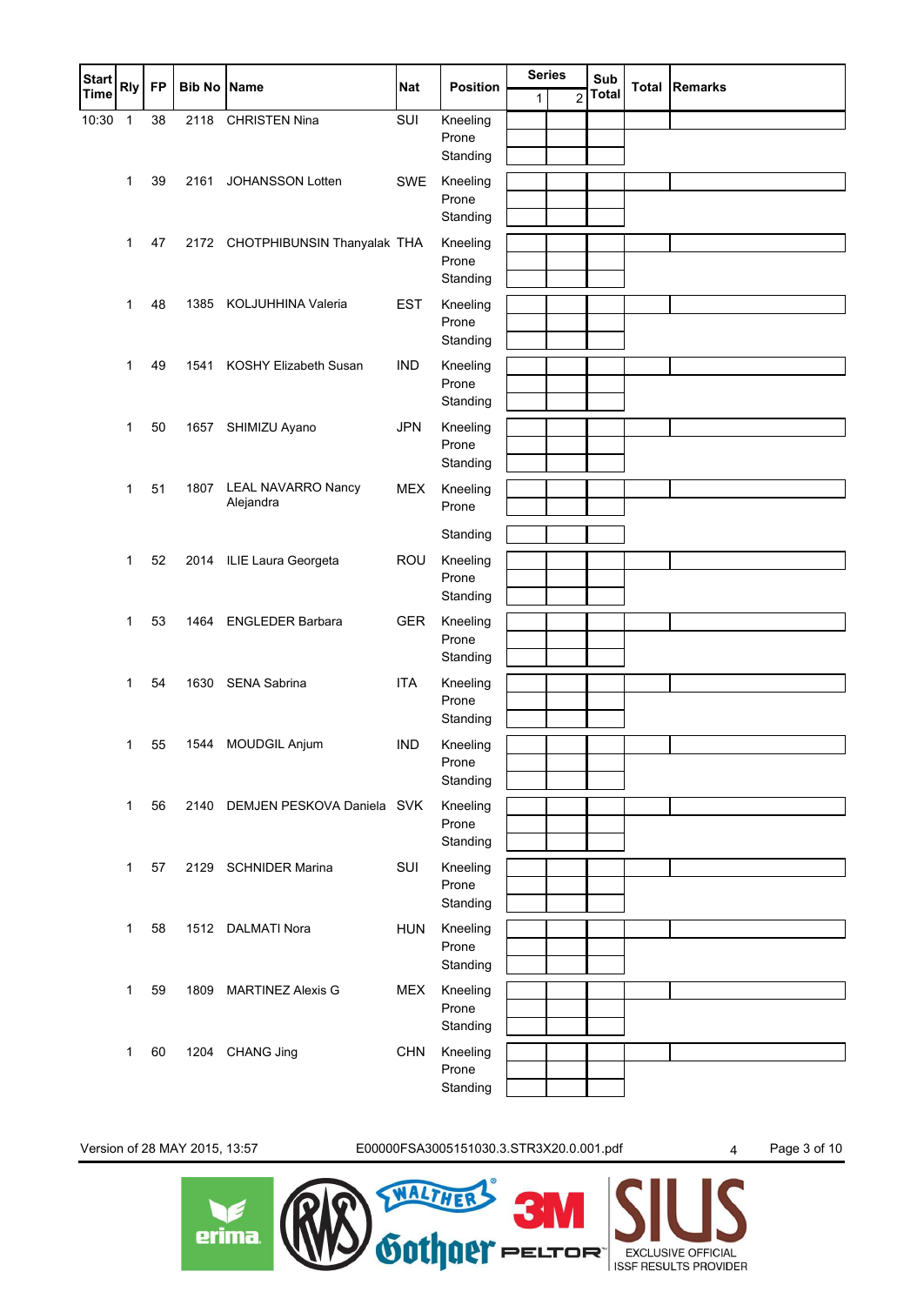| <b>Start</b> | <b>Rly</b>   | <b>FP</b> | <b>Bib No Name</b> |                                    | <b>Nat</b> | <b>Position</b>   | <b>Series</b> |                | Sub          | <b>Total Remarks</b> |
|--------------|--------------|-----------|--------------------|------------------------------------|------------|-------------------|---------------|----------------|--------------|----------------------|
| <b>Time</b>  |              |           |                    |                                    |            |                   | $\mathbf{1}$  | $\overline{2}$ | <b>Total</b> |                      |
| 10:30        | $\mathbf{1}$ | 61        | 1416               | GOMEZ Judith                       | <b>FRA</b> | Kneeling          |               |                |              |                      |
|              |              |           |                    |                                    |            | Prone<br>Standing |               |                |              |                      |
|              |              |           |                    |                                    |            |                   |               |                |              |                      |
|              | $\mathbf{1}$ | 62        | 1957               | <b>IWASZUK Zaneta</b>              | POL        | Kneeling<br>Prone |               |                |              |                      |
|              |              |           |                    |                                    |            | Standing          |               |                |              |                      |
|              | 1            | 63        | 2325               | <b>MENDEZ Diliana</b>              | <b>VEN</b> | Kneeling          |               |                |              |                      |
|              |              |           |                    |                                    |            | Prone             |               |                |              |                      |
|              |              |           |                    |                                    |            | Standing          |               |                |              |                      |
|              | 1            | 64        | 2053               | ZHUKOVA Anna                       | <b>RUS</b> | Kneeling          |               |                |              |                      |
|              |              |           |                    |                                    |            | Prone             |               |                |              |                      |
|              |              |           |                    |                                    |            | Standing          |               |                |              |                      |
|              | $\mathbf 1$  | 65        | 2025               | VAN REENEN Esmari                  | <b>RSA</b> | Kneeling          |               |                |              |                      |
|              |              |           |                    |                                    |            | Prone<br>Standing |               |                |              |                      |
|              | 1            | 66        |                    | 1995 AL-ASEIRI Matara              | QAT        | Kneeling          |               |                |              |                      |
|              |              |           |                    |                                    |            | Prone             |               |                |              |                      |
|              |              |           |                    |                                    |            | Standing          |               |                |              |                      |
|              | $\mathbf 1$  | 67        | 1828               | GANKHUYAG Nandinzaya               | <b>MGL</b> | Kneeling          |               |                |              |                      |
|              |              |           |                    |                                    |            | Prone             |               |                |              |                      |
|              |              |           |                    |                                    |            | Standing          |               |                |              |                      |
|              | 1            | 68        | 1651               | NAKAMURA Yuka                      | <b>JPN</b> | Kneeling          |               |                |              |                      |
|              |              |           |                    |                                    |            | Prone             |               |                |              |                      |
|              |              |           |                    |                                    |            | Standing          |               |                |              |                      |
|              | 1            | 69        | 1282               | MAZUROVA Nikola                    | CZE        | Kneeling          |               |                |              |                      |
|              |              |           |                    |                                    |            | Prone<br>Standing |               |                |              |                      |
|              |              |           |                    |                                    |            |                   |               |                |              |                      |
|              | $\mathbf{1}$ | 70        |                    | 1976 ANTUNES Sara                  | <b>POR</b> | Kneeling<br>Prone |               |                |              |                      |
|              |              |           |                    |                                    |            | Standing          |               |                |              |                      |
|              | 1            | 71        | 1401               | SIHVONEN Annika                    | <b>FIN</b> | Kneeling          |               |                |              |                      |
|              |              |           |                    |                                    |            | Prone             |               |                |              |                      |
|              |              |           |                    |                                    |            | Standing          |               |                |              |                      |
|              | $\mathbf{1}$ | 72        | 1120               | <b>GARCIA KRADOLFER Carina BOL</b> |            | Kneeling          |               |                |              |                      |
|              |              |           |                    | Ana                                |            | Prone             |               |                |              |                      |
|              |              |           |                    |                                    |            | Standing          |               |                |              |                      |
|              | $\mathbf{1}$ | 73        | 1305               | <b>NIELSEN Stine</b>               | <b>DEN</b> | Kneeling          |               |                |              |                      |
|              |              |           |                    |                                    |            | Prone             |               |                |              |                      |
|              |              |           |                    |                                    |            | Standing          |               |                |              |                      |
|              | $\mathbf{1}$ | 74        |                    | 1941 ACUNA Amparo Teresa           | PHI        | Kneeling          |               |                |              |                      |
|              |              |           |                    |                                    |            | Prone             |               |                |              |                      |
|              |              |           |                    |                                    |            | Standing          |               |                |              |                      |
|              | 1            | 75        | 1729               | YOO Seo Young                      | <b>KOR</b> | Kneeling          |               |                |              |                      |
|              |              |           |                    |                                    |            | Prone             |               |                |              |                      |
|              |              |           |                    |                                    |            | Standing          |               |                |              |                      |
|              | 1            | 76        | 1791               | ALI Nurul Izzati                   | <b>MAS</b> | Kneeling<br>Prone |               |                |              |                      |
|              |              |           |                    |                                    |            | Standing          |               |                |              |                      |
|              |              |           |                    |                                    |            |                   |               |                |              |                      |

Version of 28 MAY 2015, 13:57 E00000FSA3005151030.3.STR3X20.0.001.pdf 4 Page 4 of 10

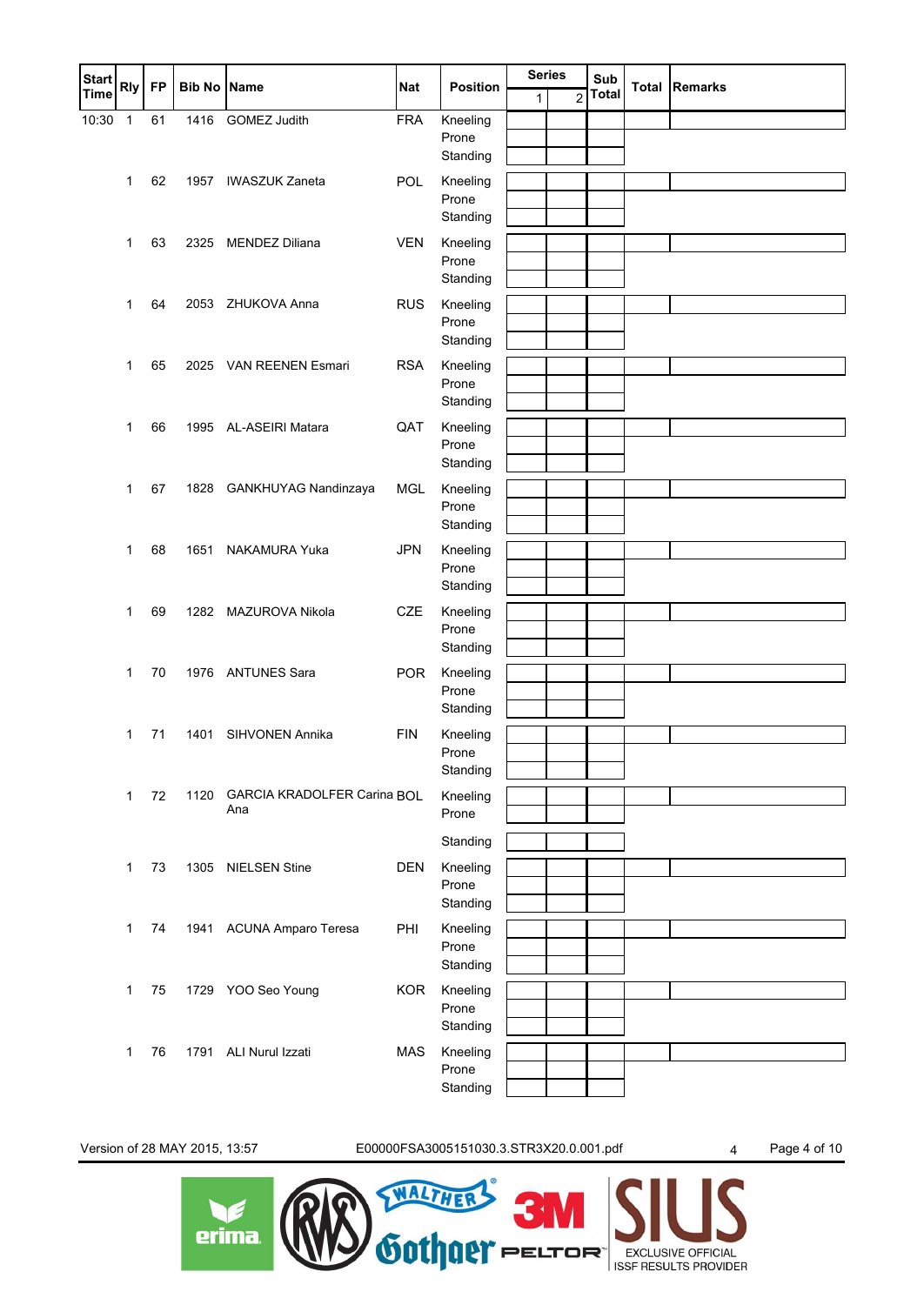| <b>Start</b> | <b>Rly</b>              | <b>FP</b> | <b>Bib No Name</b> |                              | <b>Nat</b> | <b>Position</b>   | <b>Series</b> |                | Sub          | <b>Total Remarks</b> |
|--------------|-------------------------|-----------|--------------------|------------------------------|------------|-------------------|---------------|----------------|--------------|----------------------|
| Time         |                         |           |                    |                              |            |                   | 1             | $\overline{2}$ | <b>Total</b> |                      |
| 10:30        | 1                       | $77 \,$   | 2238               | YILDIZ Zeynep                | <b>TUR</b> | Kneeling<br>Prone |               |                |              |                      |
|              |                         |           |                    |                              |            | Standing          |               |                |              |                      |
|              | 1                       | 78        |                    | 1254 DE LA CRUZ Eglys Yahima | CUB        | Kneeling          |               |                |              |                      |
|              |                         |           |                    |                              |            | Prone             |               |                |              |                      |
|              |                         |           |                    |                              |            | Standing          |               |                |              |                      |
|              | $\mathbf 1$             | 79        |                    | 1570 AHMADI Elaheh           | <b>IRI</b> | Kneeling          |               |                |              |                      |
|              |                         |           |                    |                              |            | Prone             |               |                |              |                      |
|              |                         |           |                    |                              |            | Standing          |               |                |              |                      |
|              | $\mathbf 1$             | 80        |                    | 1196 VERA Karina             | CHI        | Kneeling          |               |                |              |                      |
|              |                         |           |                    |                              |            | Prone<br>Standing |               |                |              |                      |
|              |                         |           |                    |                              |            |                   |               |                |              |                      |
|              | $\mathbf{1}$            | 81        |                    | 1413 FAYOLLE Marie           | <b>FRA</b> | Kneeling<br>Prone |               |                |              |                      |
|              |                         |           |                    |                              |            | Standing          |               |                |              |                      |
|              | $\mathbf{1}$            | 82        | 1029               | <b>FOURNEL Amelia Rosa</b>   | <b>ARG</b> | Kneeling          |               |                |              |                      |
|              |                         |           |                    |                              |            | Prone             |               |                |              |                      |
|              |                         |           |                    |                              |            | Standing          |               |                |              |                      |
|              | $\mathbf 1$             | 83        |                    | 1718 LEE Eunseo              | <b>KOR</b> | Kneeling          |               |                |              |                      |
|              |                         |           |                    |                              |            | Prone             |               |                |              |                      |
|              |                         |           |                    |                              |            | Standing          |               |                |              |                      |
|              | $\mathbf{1}$            | 84        |                    | 1579 KHEDMATI Najmeh         | <b>IRI</b> | Kneeling          |               |                |              | <b>MQS</b>           |
|              |                         |           |                    |                              |            | Prone             |               |                |              |                      |
|              |                         |           |                    |                              |            | Standing          |               |                |              |                      |
|              | 1                       | 85        | 1554               | SAWANT Tejaswini             | <b>IND</b> | Kneeling<br>Prone |               |                |              | <b>MQS</b>           |
|              |                         |           |                    |                              |            | Standing          |               |                |              |                      |
|              | $\mathbf{1}$            | 86        | 1481               | <b>KLEINMANNS Amelie</b>     | <b>GER</b> | Kneeling          |               |                |              | <b>MQS</b>           |
|              |                         |           |                    |                              |            | Prone             |               |                |              |                      |
|              |                         |           |                    |                              |            | Standing          |               |                |              |                      |
|              | $\mathbf{1}$            | 87        | 1275               | <b>DUDOVA Lucie</b>          | <b>CZE</b> | Kneeling          |               |                |              | <b>MQS</b>           |
|              |                         |           |                    |                              |            | Prone             |               |                |              |                      |
|              |                         |           |                    |                              |            | Standing          |               |                |              |                      |
|              | 1                       | 88        |                    | 1220 ZHANG Binbin            | <b>CHN</b> | Kneeling          |               |                |              | <b>MQS</b>           |
|              |                         |           |                    |                              |            | Prone<br>Standing |               |                |              |                      |
|              |                         |           |                    |                              |            |                   |               |                |              |                      |
|              | 1                       | 89        |                    | 1067 PEER Franziska          | <b>AUT</b> | Kneeling<br>Prone |               |                |              | <b>MQS</b>           |
|              |                         |           |                    |                              |            | Standing          |               |                |              |                      |
| 13:15 2      |                         | 11        | 1728               | YANG Mijung                  | <b>KOR</b> | Kneeling          |               |                |              | <b>MQS</b>           |
|              |                         |           |                    |                              |            | Prone             |               |                |              |                      |
|              |                         |           |                    |                              |            | Standing          |               |                |              |                      |
|              | $\overline{\mathbf{c}}$ | 12        |                    | 2297 MCNEIL Erin             | <b>USA</b> | Kneeling          |               |                |              | <b>MQS</b>           |
|              |                         |           |                    |                              |            | Prone             |               |                |              |                      |
|              |                         |           |                    |                              |            | Standing          |               |                |              |                      |
|              | $\overline{2}$          | 13        |                    | 2127 MISCHLER Jasmin         | SUI        | Kneeling          |               |                |              | <b>MQS</b>           |
|              |                         |           |                    |                              |            | Prone<br>Standing |               |                |              |                      |
|              |                         |           |                    |                              |            |                   |               |                |              |                      |

Version of 28 MAY 2015, 13:57 E00000FSA3005151030.3.STR3X20.0.001.pdf 4 Page 5 of 10

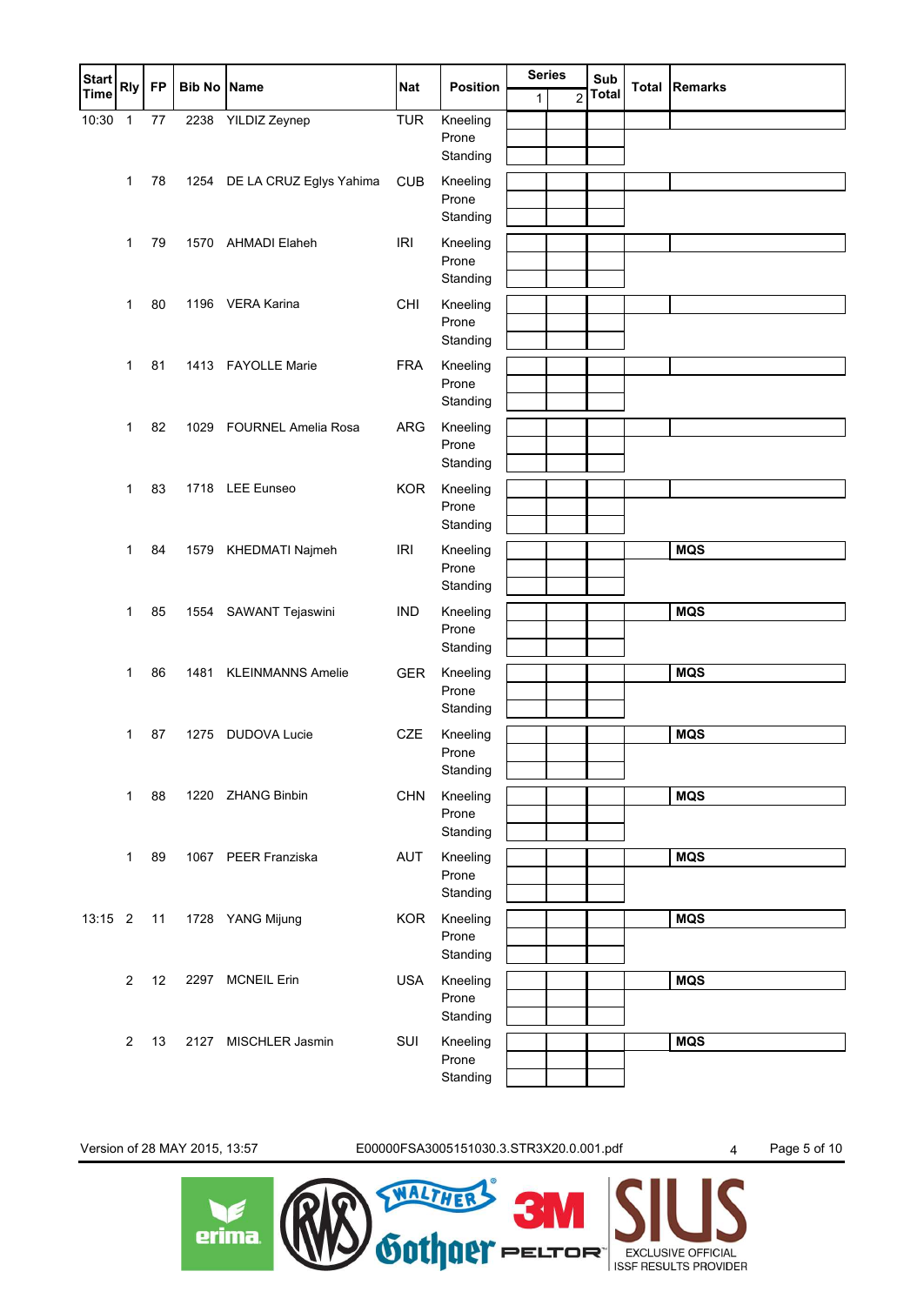| <b>Start</b> | <b>Rly</b>     | <b>FP</b> | <b>Bib No Name</b> |                           | <b>Nat</b> | <b>Position</b>   |              | <b>Series</b>  | Sub          | <b>Total Remarks</b> |
|--------------|----------------|-----------|--------------------|---------------------------|------------|-------------------|--------------|----------------|--------------|----------------------|
| <b>Time</b>  |                |           |                    |                           |            |                   | $\mathbf{1}$ | $\overline{2}$ | <b>Total</b> |                      |
| 13:15        | $\overline{2}$ | 14        | 2109               | ZIVKOVIC Jelena           | <b>SRB</b> | Kneeling<br>Prone |              |                |              | <b>MQS</b>           |
|              |                |           |                    |                           |            | Standing          |              |                |              |                      |
|              | $\overline{2}$ | 15        | 2121               | <b>HOFSTETTER Vanessa</b> | SUI        | Kneeling          |              |                |              | <b>MQS</b>           |
|              |                |           |                    |                           |            | Prone             |              |                |              |                      |
|              |                |           |                    |                           |            | Standing          |              |                |              |                      |
|              | $\overline{2}$ | 16        | 2096               | <b>BISERCIC Katarina</b>  | <b>SRB</b> | Kneeling          |              |                |              | <b>MQS</b>           |
|              |                |           |                    |                           |            | Prone             |              |                |              |                      |
|              |                |           |                    |                           |            | Standing          |              |                |              |                      |
|              | 2              | 17        | 2309               | THRASHER Virginia         | <b>USA</b> | Kneeling<br>Prone |              |                |              | <b>MQS</b>           |
|              |                |           |                    |                           |            | Standing          |              |                |              |                      |
|              | $\overline{2}$ | 18        | 2327               | OLIVA Beggxula            | <b>VEN</b> | Kneeling          |              |                |              |                      |
|              |                |           |                    |                           |            | Prone             |              |                |              |                      |
|              |                |           |                    |                           |            | Standing          |              |                |              |                      |
|              | 2              | 19        |                    | 1388 VORONOVA Anzela      | <b>EST</b> | Kneeling          |              |                |              |                      |
|              |                |           |                    |                           |            | Prone             |              |                |              |                      |
|              |                |           |                    |                           |            | Standing          |              |                |              |                      |
|              | $\overline{2}$ | 20        |                    | 1181 BOWES Sharon         | CAN        | Kneeling<br>Prone |              |                |              |                      |
|              |                |           |                    |                           |            | Standing          |              |                |              |                      |
|              | $\overline{2}$ | 21        |                    | 1240 PEJCIC Snjezana      | CRO        | Kneeling          |              |                |              |                      |
|              |                |           |                    |                           |            | Prone             |              |                |              |                      |
|              |                |           |                    |                           |            | Standing          |              |                |              |                      |
|              | 2              | 22        |                    | 1674 KOROL Yelizaveta     | KAZ        | Kneeling          |              |                |              |                      |
|              |                |           |                    |                           |            | Prone             |              |                |              |                      |
|              |                |           |                    |                           |            | Standing          |              |                |              |                      |
|              | $\overline{2}$ | 23        |                    | 2164 OLOFSSON Linda       | SWE        | Kneeling<br>Prone |              |                |              |                      |
|              |                |           |                    |                           |            | Standing          |              |                |              |                      |
|              | $\overline{2}$ | 24        | 1970               | <b>WRONSKA Paula</b>      | POL        | Kneeling          |              |                |              |                      |
|              |                |           |                    |                           |            | Prone             |              |                |              |                      |
|              |                |           |                    |                           |            | Standing          |              |                |              |                      |
|              | $\overline{c}$ | 25        |                    | 1241 PEREC Tanja          | <b>CRO</b> | Kneeling          |              |                |              |                      |
|              |                |           |                    |                           |            | Prone             |              |                |              |                      |
|              |                |           |                    |                           |            | Standing          |              |                |              |                      |
|              | $\overline{2}$ | 26        |                    | 1206 CHEN Fang            | <b>CHN</b> | Kneeling<br>Prone |              |                |              |                      |
|              |                |           |                    |                           |            | Standing          |              |                |              |                      |
|              | 2              | 27        |                    | 2143 HYBLEROVA Jana       | <b>SVK</b> | Kneeling          |              |                |              |                      |
|              |                |           |                    |                           |            | Prone             |              |                |              |                      |
|              |                |           |                    |                           |            | Standing          |              |                |              |                      |
|              | $\overline{2}$ | 28        |                    | 1293 SYKOROVA Adela       | CZE        | Kneeling          |              |                |              |                      |
|              |                |           |                    |                           |            | Prone             |              |                |              |                      |
|              |                |           |                    |                           |            | Standing          |              |                |              |                      |
|              | 2              | 29        |                    | 2269 LESKIV Lessia        | <b>UKR</b> | Kneeling<br>Prone |              |                |              |                      |
|              |                |           |                    |                           |            | Standing          |              |                |              |                      |
|              |                |           |                    |                           |            |                   |              |                |              |                      |

Version of 28 MAY 2015, 13:57 E00000FSA3005151030.3.STR3X20.0.001.pdf 4 Page 6 of 10

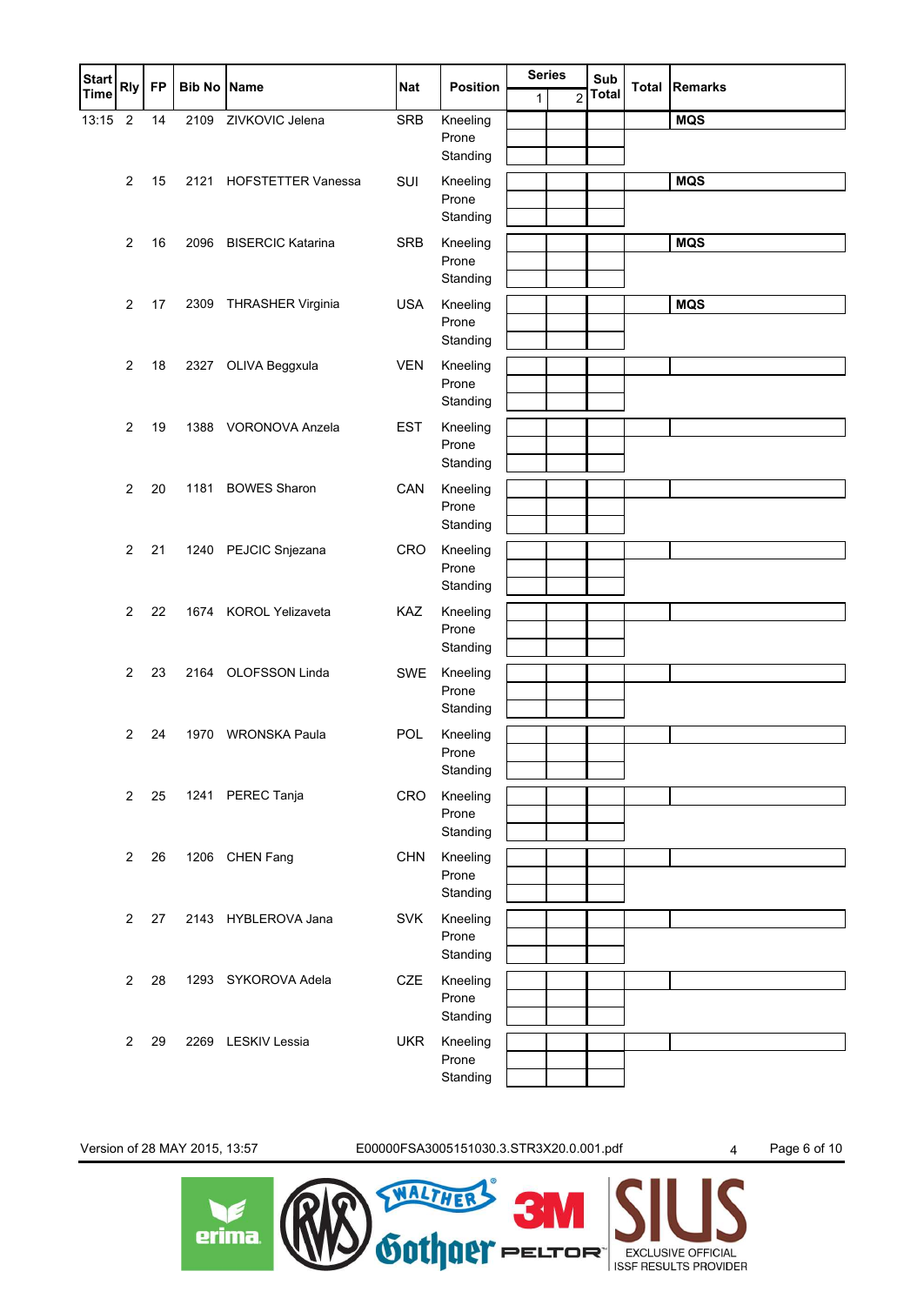| <b>Start</b> | <b>Rly</b>     | <b>FP</b> | <b>Bib No Name</b> |                                        | <b>Nat</b> | <b>Position</b>   |   | <b>Series</b><br>Sub |              | <b>Total Remarks</b> |
|--------------|----------------|-----------|--------------------|----------------------------------------|------------|-------------------|---|----------------------|--------------|----------------------|
| <b>Time</b>  |                |           |                    |                                        |            |                   | 1 | $\overline{2}$       | <b>Total</b> |                      |
| 13:15        | $\overline{2}$ | 30        | 2324               | MARQUEZ VIVAS Dairene                  | <b>VEN</b> | Kneeling          |   |                      |              |                      |
|              |                |           |                    |                                        |            | Prone<br>Standing |   |                      |              |                      |
|              | $\overline{2}$ | 31        |                    | 2262 KALNYSH Natallia                  | <b>UKR</b> | Kneeling          |   |                      |              |                      |
|              |                |           |                    |                                        |            | Prone             |   |                      |              |                      |
|              |                |           |                    |                                        |            | Standing          |   |                      |              |                      |
|              | $\overline{2}$ | 32        |                    | 2126 LUSTENBERGER Petra                | SUI        | Kneeling          |   |                      |              |                      |
|              |                |           |                    |                                        |            | Prone             |   |                      |              |                      |
|              |                |           |                    |                                        |            | Standing          |   |                      |              |                      |
|              | 2              | 33        |                    | 1804 BORGO TORRES Lia                  | <b>MEX</b> | Kneeling<br>Prone |   |                      |              |                      |
|              |                |           |                    |                                        |            | Standing          |   |                      |              |                      |
|              | $\overline{2}$ | 34        |                    | 1258 PEREZ Dianelys                    | <b>CUB</b> | Kneeling          |   |                      |              |                      |
|              |                |           |                    |                                        |            | Prone             |   |                      |              |                      |
|              |                |           |                    |                                        |            | Standing          |   |                      |              |                      |
|              | $\overline{2}$ | 35        |                    | 1722 LEE Yunchae                       | <b>KOR</b> | Kneeling          |   |                      |              |                      |
|              |                |           |                    |                                        |            | Prone             |   |                      |              |                      |
|              |                |           |                    |                                        |            | Standing          |   |                      |              |                      |
|              | $\overline{c}$ | 36        |                    | 1862 GROENENBOOM Iris                  | <b>NED</b> | Kneeling          |   |                      |              |                      |
|              |                |           |                    |                                        |            | Prone             |   |                      |              |                      |
|              |                |           |                    |                                        |            | Standing          |   |                      |              |                      |
|              | $\overline{2}$ | 37        | 1935               | VIZCARRA GALLEGOS Sara PER<br>Gabriela |            | Kneeling          |   |                      |              |                      |
|              |                |           |                    |                                        |            | Prone             |   |                      |              |                      |
|              |                |           |                    |                                        |            | Standing          |   |                      |              |                      |
|              | 2              | 38        | 1795               | NOR RAHIM Nurtaqiyyah Alya MAS         |            | Kneeling          |   |                      |              |                      |
|              |                |           |                    |                                        |            | Prone<br>Standing |   |                      |              |                      |
|              | $\overline{2}$ | 39        |                    | 1515 HANAK Gabriella                   | <b>HUN</b> | Kneeling          |   |                      |              |                      |
|              |                |           |                    |                                        |            | Prone             |   |                      |              |                      |
|              |                |           |                    |                                        |            | Standing          |   |                      |              |                      |
|              | 2              | 47        |                    | 1777 CESYNAITE Jurate                  | LTU        | Kneeling          |   |                      |              |                      |
|              |                |           |                    |                                        |            | Prone             |   |                      |              |                      |
|              |                |           |                    |                                        |            | Standing          |   |                      |              |                      |
|              | $\overline{2}$ | 48        |                    | 2107 TODOROVIC Dragana                 | <b>SRB</b> | Kneeling          |   |                      |              |                      |
|              |                |           |                    |                                        |            | Prone<br>Standing |   |                      |              |                      |
|              |                |           |                    |                                        |            |                   |   |                      |              |                      |
|              | $\overline{2}$ | 49        | 1441               | MCINTOSH Jennifer                      | <b>GBR</b> | Kneeling<br>Prone |   |                      |              |                      |
|              |                |           |                    |                                        |            | Standing          |   |                      |              |                      |
|              | $\overline{2}$ | 50        |                    | 1192 LOBOS Gabriela                    | <b>CHI</b> | Kneeling          |   |                      |              |                      |
|              |                |           |                    |                                        |            | Prone             |   |                      |              |                      |
|              |                |           |                    |                                        |            | Standing          |   |                      |              |                      |
|              | $\overline{2}$ | 51        | 1963               | NAGAY Agnieszka                        | <b>POL</b> | Kneeling          |   |                      |              |                      |
|              |                |           |                    |                                        |            | Prone             |   |                      |              |                      |
|              |                |           |                    |                                        |            | Standing          |   |                      |              |                      |
|              | $\overline{2}$ | 52        |                    | 2190 ARABOVA Yekaterina                | <b>TKM</b> | Kneeling          |   |                      |              |                      |
|              |                |           |                    |                                        |            | Prone<br>Standing |   |                      |              |                      |
|              |                |           |                    |                                        |            |                   |   |                      |              |                      |

Version of 28 MAY 2015, 13:57 E00000FSA3005151030.3.STR3X20.0.001.pdf 4 Page 7 of 10

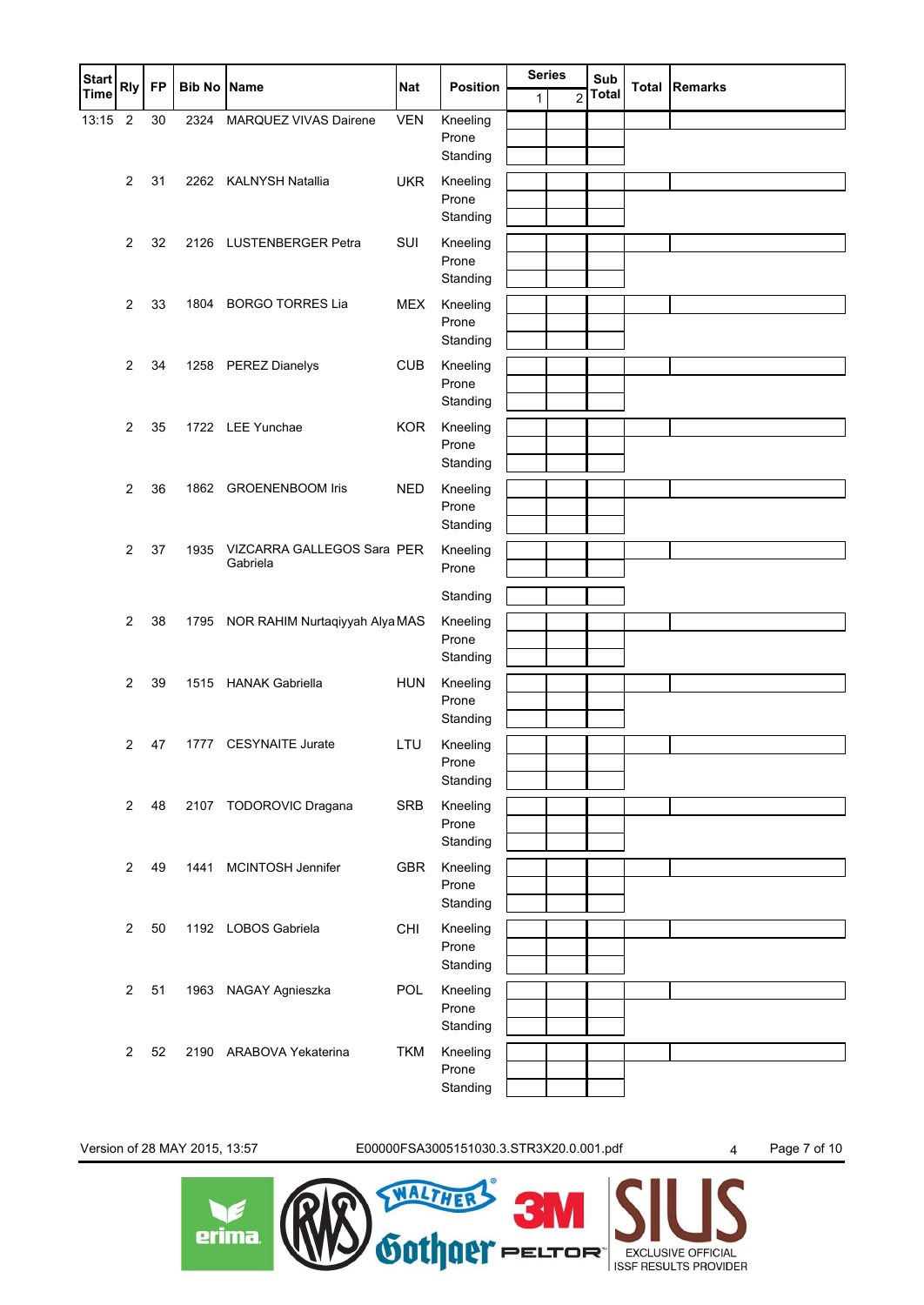| <b>Start</b> | <b>Rly</b>              | <b>FP</b> | <b>Bib No Name</b> |                                    | <b>Nat</b> | <b>Position</b>   |   | <b>Series</b><br>Sub |       | <b>Total Remarks</b> |
|--------------|-------------------------|-----------|--------------------|------------------------------------|------------|-------------------|---|----------------------|-------|----------------------|
| <b>Time</b>  |                         |           |                    |                                    |            |                   | 1 | $\overline{c}$       | Total |                      |
| 13:15        | $\overline{2}$          | 53        | 1358               | <b>MIKEC Melissa</b>               | <b>ESA</b> | Kneeling          |   |                      |       |                      |
|              |                         |           |                    |                                    |            | Prone<br>Standing |   |                      |       |                      |
|              | $\overline{2}$          | 54        |                    | 1093 VERCRUSSE Stephanie           | <b>BEL</b> | Kneeling          |   |                      |       |                      |
|              |                         |           |                    |                                    |            | Prone             |   |                      |       |                      |
|              |                         |           |                    |                                    |            | Standing          |   |                      |       |                      |
|              | $\overline{2}$          | 55        | 1304               | <b>MAENG Rikke</b>                 | <b>DEN</b> | Kneeling          |   |                      |       |                      |
|              |                         |           |                    |                                    |            | Prone             |   |                      |       |                      |
|              |                         |           |                    |                                    |            | Standing          |   |                      |       |                      |
|              | 2                       | 56        | 1322               | <b>ANDRADE PONCE Maria</b><br>Jose | ECU        | Kneeling<br>Prone |   |                      |       |                      |
|              |                         |           |                    |                                    |            |                   |   |                      |       |                      |
|              |                         |           |                    |                                    |            | Standing          |   |                      |       |                      |
|              | $\overline{2}$          | 57        |                    | 1412 BRIZE Laurence                | <b>FRA</b> | Kneeling<br>Prone |   |                      |       |                      |
|              |                         |           |                    |                                    |            | Standing          |   |                      |       |                      |
|              | $\overline{2}$          | 58        | 1826               | CHULUUNBADRAKH                     | <b>MGL</b> | Kneeling          |   |                      |       |                      |
|              |                         |           |                    | Narantuya                          |            | Prone             |   |                      |       |                      |
|              |                         |           |                    |                                    |            | Standing          |   |                      |       |                      |
|              | $\overline{2}$          | 59        |                    | 1582 SAHRAGARD Safiyeh             | IRI        | Kneeling          |   |                      |       |                      |
|              |                         |           |                    |                                    |            | Prone             |   |                      |       |                      |
|              |                         |           |                    |                                    |            | Standing          |   |                      |       |                      |
|              | $\overline{2}$          | 60        |                    | 1219 YI Siling                     | <b>CHN</b> | Kneeling          |   |                      |       |                      |
|              |                         |           |                    |                                    |            | Prone<br>Standing |   |                      |       |                      |
|              | 2                       | 61        | 1398               | <b>LANGSTROM Katarina</b>          | <b>FIN</b> | Kneeling          |   |                      |       |                      |
|              |                         |           |                    |                                    |            | Prone             |   |                      |       |                      |
|              |                         |           |                    |                                    |            | Standing          |   |                      |       |                      |
|              | $\overline{2}$          | 62        |                    | 2018 TUDOSE Roxana                 | ROU        | Kneeling          |   |                      |       |                      |
|              |                         |           |                    |                                    |            | Prone             |   |                      |       |                      |
|              |                         |           |                    |                                    |            | Standing          |   |                      |       |                      |
|              | $\overline{\mathbf{c}}$ | 63        | 2283               | <b>BLACK Hannah</b>                | <b>USA</b> | Kneeling<br>Prone |   |                      |       |                      |
|              |                         |           |                    |                                    |            | Standing          |   |                      |       |                      |
|              | $\overline{2}$          | 64        |                    | 1307 STEFFENSEN Astrid             | <b>DEN</b> | Kneeling          |   |                      |       |                      |
|              |                         |           |                    |                                    |            | Prone             |   |                      |       |                      |
|              |                         |           |                    |                                    |            | Standing          |   |                      |       |                      |
|              | $\overline{2}$          | 65        |                    | 1996 AL HAMAD Bahya Mansour        | QAT        | Kneeling          |   |                      |       |                      |
|              |                         |           |                    |                                    |            | Prone<br>Standing |   |                      |       |                      |
|              | $\overline{2}$          | 66        |                    | 1130 EWALD Rosane Sibele           | <b>BRA</b> | Kneeling          |   |                      |       |                      |
|              |                         |           |                    |                                    |            | Prone             |   |                      |       |                      |
|              |                         |           |                    |                                    |            | Standing          |   |                      |       |                      |
|              | $\overline{2}$          | 67        |                    | 1174 ZVISKOVA Tanya                | <b>BUL</b> | Kneeling          |   |                      |       |                      |
|              |                         |           |                    |                                    |            | Prone             |   |                      |       |                      |
|              |                         |           |                    |                                    |            | Standing          |   |                      |       |                      |
|              | $\overline{2}$          | 68        | 2078               | <b>DVORSAK Ziva</b>                | <b>SLO</b> | Kneeling<br>Prone |   |                      |       |                      |
|              |                         |           |                    |                                    |            | Standing          |   |                      |       |                      |
|              |                         |           |                    |                                    |            |                   |   |                      |       |                      |

Version of 28 MAY 2015, 13:57 E00000FSA3005151030.3.STR3X20.0.001.pdf 4 Page 8 of 10

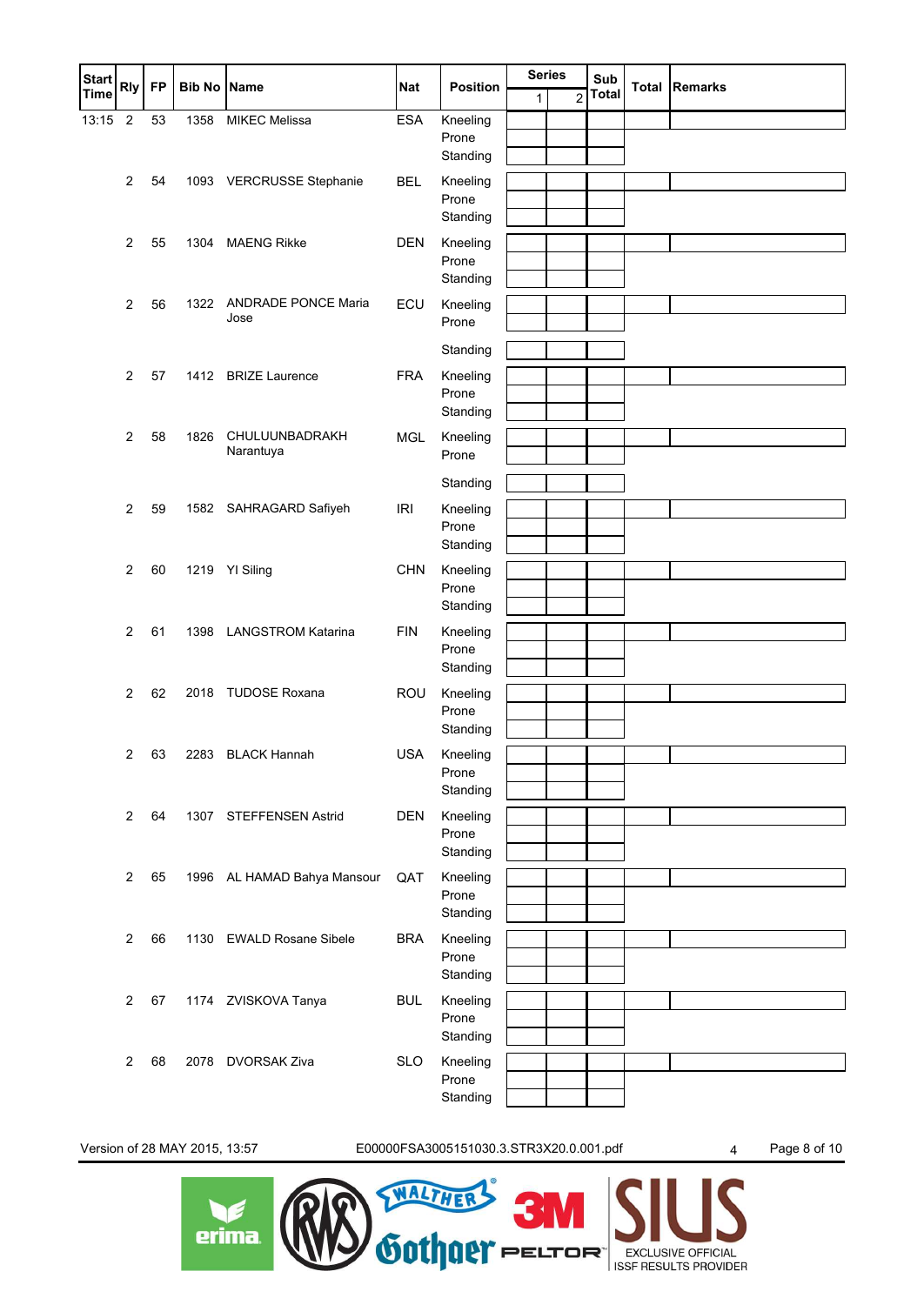| Start<br>Time | <b>Rly</b>     | <b>FP</b> | <b>Bib No Name</b> |                                      | <b>Nat</b> | <b>Position</b>   | <b>Series</b> |                | Sub          | <b>Total Remarks</b> |
|---------------|----------------|-----------|--------------------|--------------------------------------|------------|-------------------|---------------|----------------|--------------|----------------------|
|               |                |           |                    |                                      |            |                   | 1             | $\overline{2}$ | <b>Total</b> |                      |
| 13:15         | $\overline{2}$ | 69        | 2039               | KARIMOVA Yulia                       | <b>RUS</b> | Kneeling          |               |                |              |                      |
|               |                |           |                    |                                      |            | Prone<br>Standing |               |                |              |                      |
|               |                |           |                    |                                      |            |                   |               |                |              |                      |
|               | $\overline{2}$ | 70        | 1622               | <b>GAMBARO Barbara</b>               | <b>ITA</b> | Kneeling<br>Prone |               |                |              |                      |
|               |                |           |                    |                                      |            | Standing          |               |                |              |                      |
|               | $\overline{2}$ | 71        | 1529               | ZWICKL-VERES Kata                    | <b>HUN</b> | Kneeling          |               |                |              |                      |
|               |                |           |                    |                                      |            | Prone             |               |                |              |                      |
|               |                |           |                    |                                      |            | Standing          |               |                |              |                      |
|               | 2              | 72        | 1889               | <b>WESTERHEIM Malin</b>              | <b>NOR</b> | Kneeling          |               |                |              |                      |
|               |                |           |                    |                                      |            | Prone             |               |                |              |                      |
|               |                |           |                    |                                      |            | Standing          |               |                |              |                      |
|               | $\overline{2}$ | 73        | 1578               | JAMBOZORG Mahlagha                   | <b>IRI</b> | Kneeling          |               |                |              |                      |
|               |                |           |                    |                                      |            | Prone             |               |                |              |                      |
|               |                |           |                    |                                      |            | Standing          |               |                |              |                      |
|               | 2              | 74        | 1064               | <b>HOFMANN Olivia</b>                | <b>AUT</b> | Kneeling          |               |                |              |                      |
|               |                |           |                    |                                      |            | Prone             |               |                |              |                      |
|               |                |           |                    |                                      |            | Standing          |               |                |              |                      |
|               | $\overline{2}$ | 75        | 1626               | NOTARANGELO Antonella                | <b>ITA</b> | Kneeling          |               |                |              |                      |
|               |                |           |                    |                                      |            | Prone             |               |                |              |                      |
|               |                |           |                    |                                      |            | Standing          |               |                |              |                      |
|               | $\overline{2}$ | 76        | 1161               | MUBARAK Sabika                       | <b>BRN</b> | Kneeling          |               |                |              |                      |
|               |                |           |                    |                                      |            | Prone             |               |                |              |                      |
|               |                |           |                    |                                      |            | Standing          |               |                |              |                      |
|               | 2              | 77        | 1073               | <b>UNGERANK Lisa</b>                 | <b>AUT</b> | Kneeling          |               |                |              |                      |
|               |                |           |                    |                                      |            | Prone<br>Standing |               |                |              |                      |
|               |                |           |                    |                                      |            |                   |               |                |              |                      |
|               | $\overline{2}$ | 78        | 1538               | GAUSWAMI Lajja                       | <b>IND</b> | Kneeling<br>Prone |               |                |              |                      |
|               |                |           |                    |                                      |            | Standing          |               |                |              |                      |
|               | $\overline{2}$ | 79        | 1876               | <b>DRAMSTAD Siw Anita</b>            | <b>NOR</b> | Kneeling          |               |                |              |                      |
|               |                |           |                    |                                      |            | Prone             |               |                |              |                      |
|               |                |           |                    |                                      |            | Standing          |               |                |              |                      |
|               | $\overline{2}$ | 80        |                    | 1469 GSCHWANDTNER Selina             | GER        | Kneeling          |               |                |              |                      |
|               |                |           |                    |                                      |            | Prone             |               |                |              |                      |
|               |                |           |                    |                                      |            | Standing          |               |                |              |                      |
|               | 2              | 81        |                    | 1645 IWATA Seiko                     | <b>JPN</b> | Kneeling          |               |                |              |                      |
|               |                |           |                    |                                      |            | Prone             |               |                |              |                      |
|               |                |           |                    |                                      |            | Standing          |               |                |              |                      |
|               | 2              | 82        | 2308               | SOWASH Amy                           | <b>USA</b> | Kneeling          |               |                |              |                      |
|               |                |           |                    |                                      |            | Prone             |               |                |              |                      |
|               |                |           |                    |                                      |            | Standing          |               |                |              |                      |
|               | $\overline{2}$ | 83        | 1324               | LOPEZ CARRILLO Giovanna ECU<br>Paola |            | Kneeling          |               |                |              |                      |
|               |                |           |                    |                                      |            | Prone             |               |                |              |                      |
|               |                |           |                    |                                      |            | Standing          |               |                |              |                      |
|               | 2              | 84        | 1628               | <b>PICA Martina</b>                  | <b>ITA</b> | Kneeling          |               |                |              | <b>MQS</b>           |
|               |                |           |                    |                                      |            | Prone             |               |                |              |                      |
|               |                |           |                    |                                      |            | Standing          |               |                |              |                      |

Version of 28 MAY 2015, 13:57 E00000FSA3005151030.3.STR3X20.0.001.pdf 4 Page 9 of 10